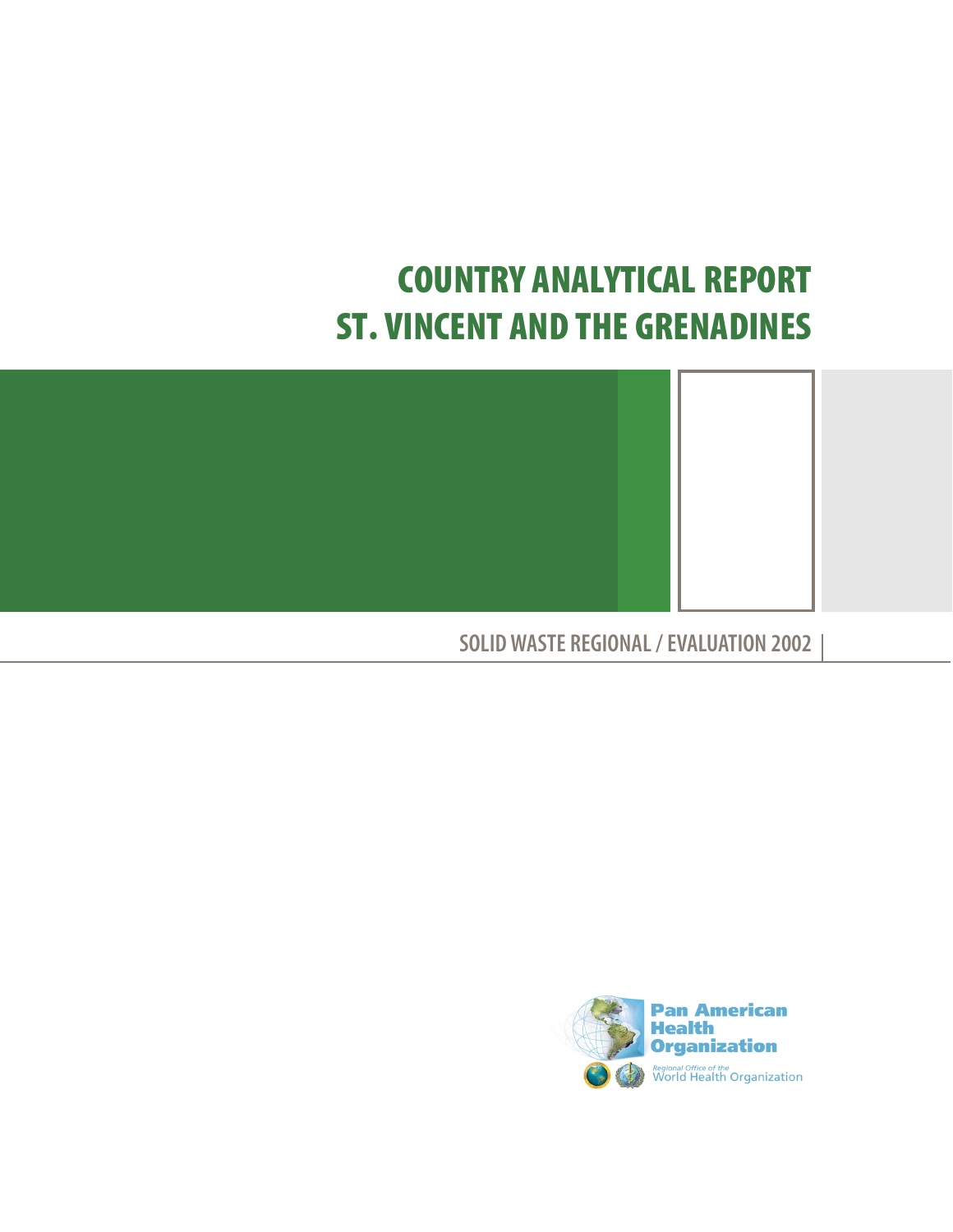| 1. Executive Summary                           | 1              |
|------------------------------------------------|----------------|
| 2. Introduction                                | 3              |
| 3. Background                                  | $\overline{4}$ |
| 4. Functional Operational Structure            | 7              |
| 5. Delivery of Solid Waste Management Services | 9              |
| 6. Strengths and Weaknesses of the System      | 12             |
| 7. Health, Environment and Social Development  | 13             |
| 8. Participatory Management                    | 14             |
| 9. Future Prospectives                         | 15             |
| 10. Bibliography                               | 16             |
| 11. Acronyms                                   | 17             |
| 12. Working Team                               | 18             |
|                                                |                |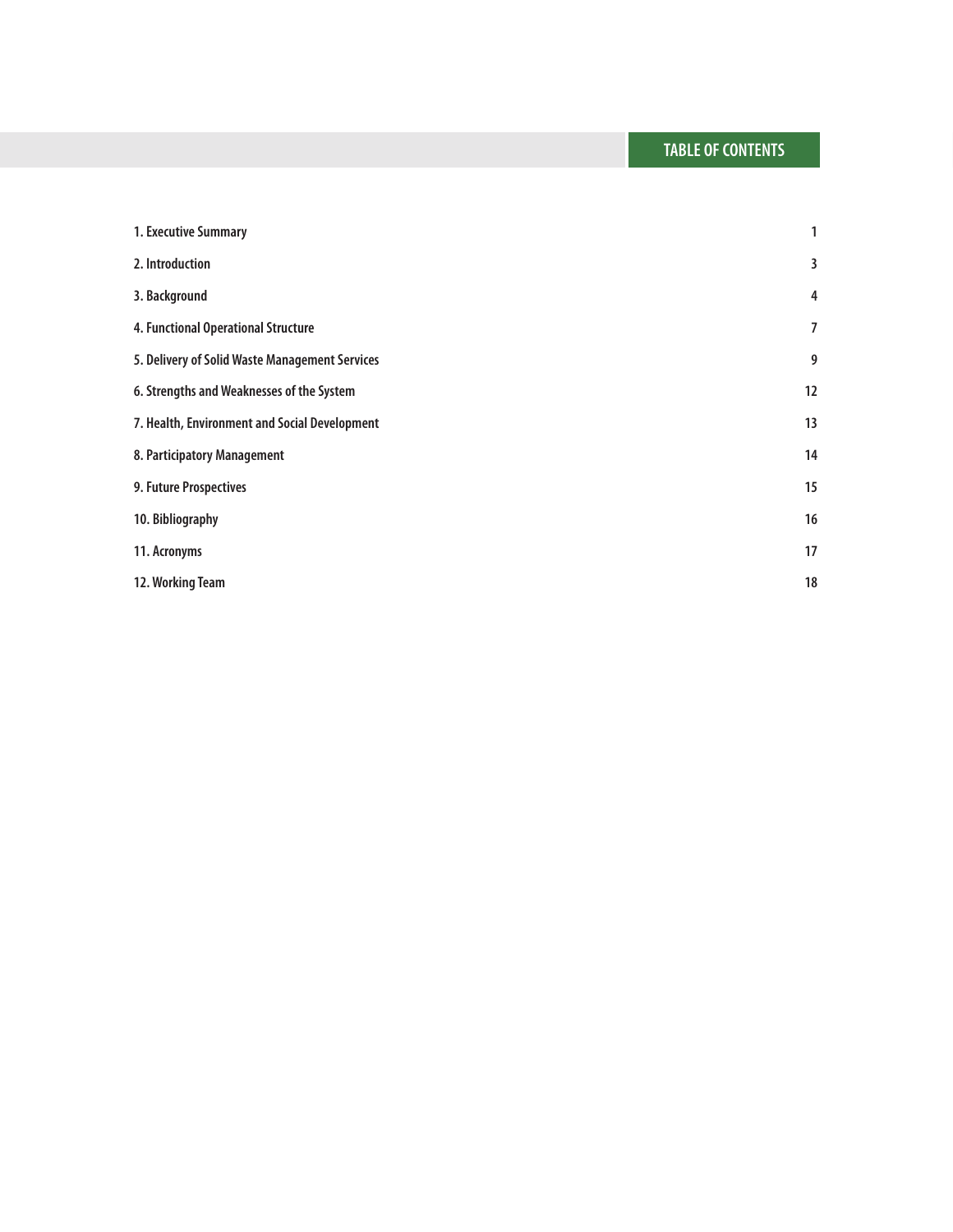#### **1. EXECUTIVE SUMMARY**

St. Vincent and the Grenadines form a single independent country located in the southern portion of the Caribbean chain of islands approximately 100 miles west of Barbados. The country is a full member of the Organization of Eastern Caribbean States (OECS). The capital, Kingstown, is located on St. Vincent, the main island of the group. The remainder of the country consists of the northern portion of the Grenadines that extend from St. Vincent south to Grenada. The main islands of the Grenadines that are associated with St. Vincent are Bequia, Canouan and Union Island.

Control of all affairs, both internal and external, is exercised by the Central Government located in Kingstown. The Solid Waste Management Unit (SWMU) falls under the Central Water and Sewerage Authority (CWSA) that, in turn, falls under the general control of the Ministry of Health. SWMU acts as a semi-autonomous body.

The population of St. Vincent is slightly over 100,000 as of 2003. At the same point in time, the Grenadines had a population of just fewer than 10,000.

The economy of St. Vincent is heavily dependent on agriculture with bananas being the main export crop. The problems with the European banana market have affected St. Vincent severely. Tourism in St. Vincent proper is not a major economic factor.

The economy of the Grenadines is heavily tourist dominated with more than 150,000 arrivals per year. Yachting is the main tourist attraction.

The per capita waste generation rate is estimated at 0.79 kg/person/day. The low rate is consistent with a low Gross Domestic Product (GDP) of \$2,900 (US) per capita, the lowest among the OECS countries. However, given the very high tourist population of the Grenadines, it is uncertain whether this generation rate is truly representative of the situation in that area.

The country has 31% of all households rated as being below the poverty line. 84% of these households are considered to be below the indigence line. Both of these figures are the highest among the OECS countries.

Health Care is good with an average life expectancy of 73.1 years at birth.

Illiteracy rates are fairly low at 4% of the population.

Management of solid waste disposal is centralized under the SWMU, a semi-autonomous body reporting administratively to CWSA. The Solid Waste Management Unit was formed as the result of a requirement of the world Bank/Caribbean Development Bank (WB/CDB) solid waste management initiatives dating from 1995.

The WB/CDB project work has been concentrated in St. Vincent with the construction of two new secure landfills and extensive renovations and improvements to the existing Arnos Vale site. Project work in the Grenadines has concentrated on improvements to the collection systems and the development of a solid administrative framework.

Development of new landfill sites on the major islands of the Grenadines has been delayed but is now in the late pre-tendering stage.

Solid waste collection in St. Vincent is a mixture of public and private operations with SWMU controlled household collection and private collection of industrial, commercial and institutional (ICI) wastes.

All waste collection in the Grenadines has been privatized.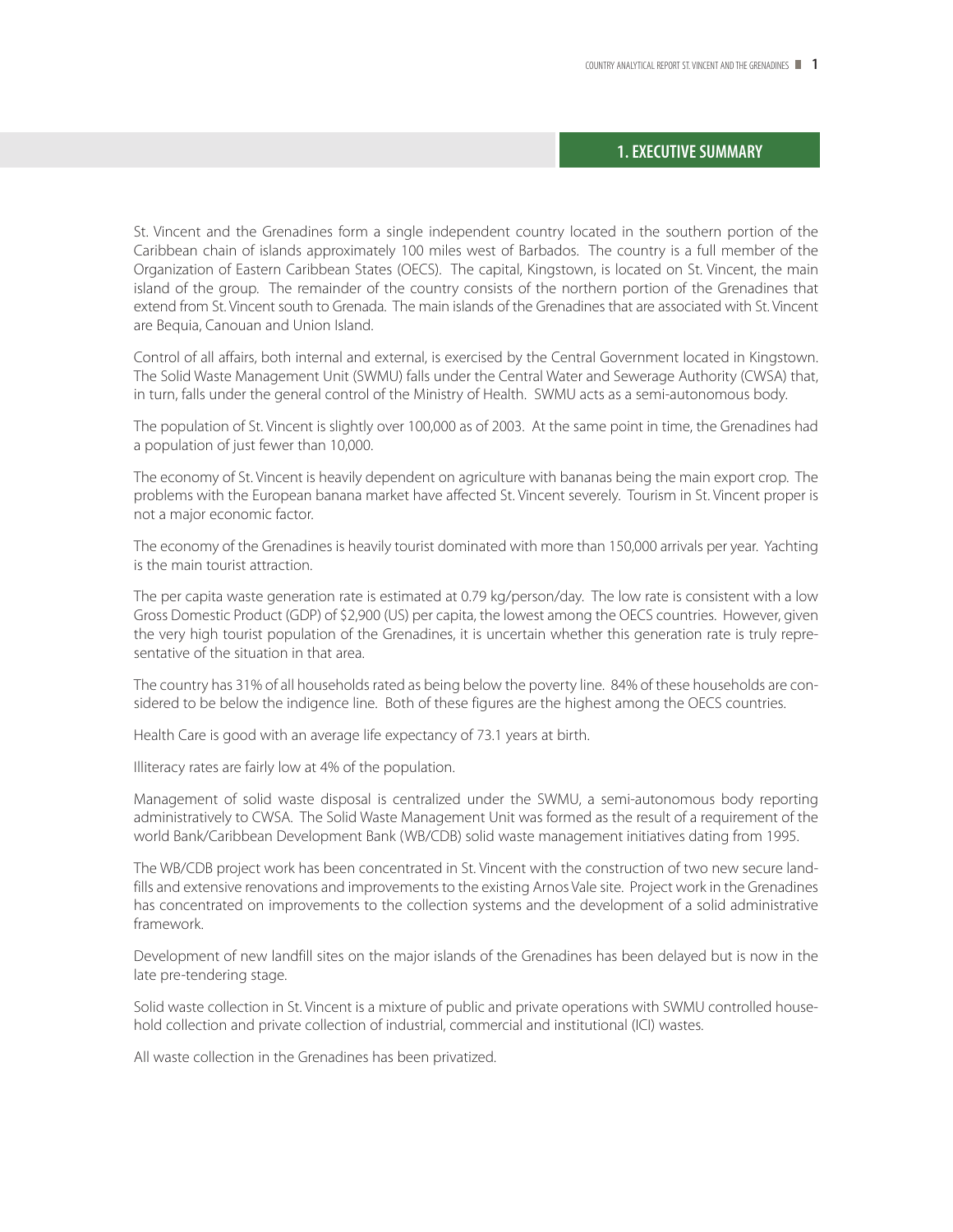St. Vincent has developed an excellent cost recovery system based on universally applied monthly fees for household wastes and an environmental levy on all departing airline passengers. Direct Government funding has been reduced to less than 40% in the 2003/2004 fiscal year.

The main strength of the system lies in the strong cost recovery program combined with a fully staffed and competent administration. The institutional arrangements which permit independent operation are also a major strength.

The main weakness of the system is the lack of an adequate regulatory framework to support the basic controlling legislation. This is aggravated by a lack of clear definition of areas of responsibility and authority in monitoring and enforcement.

Limitations to the system include a lack of depth in the current management staffing level of SWMU.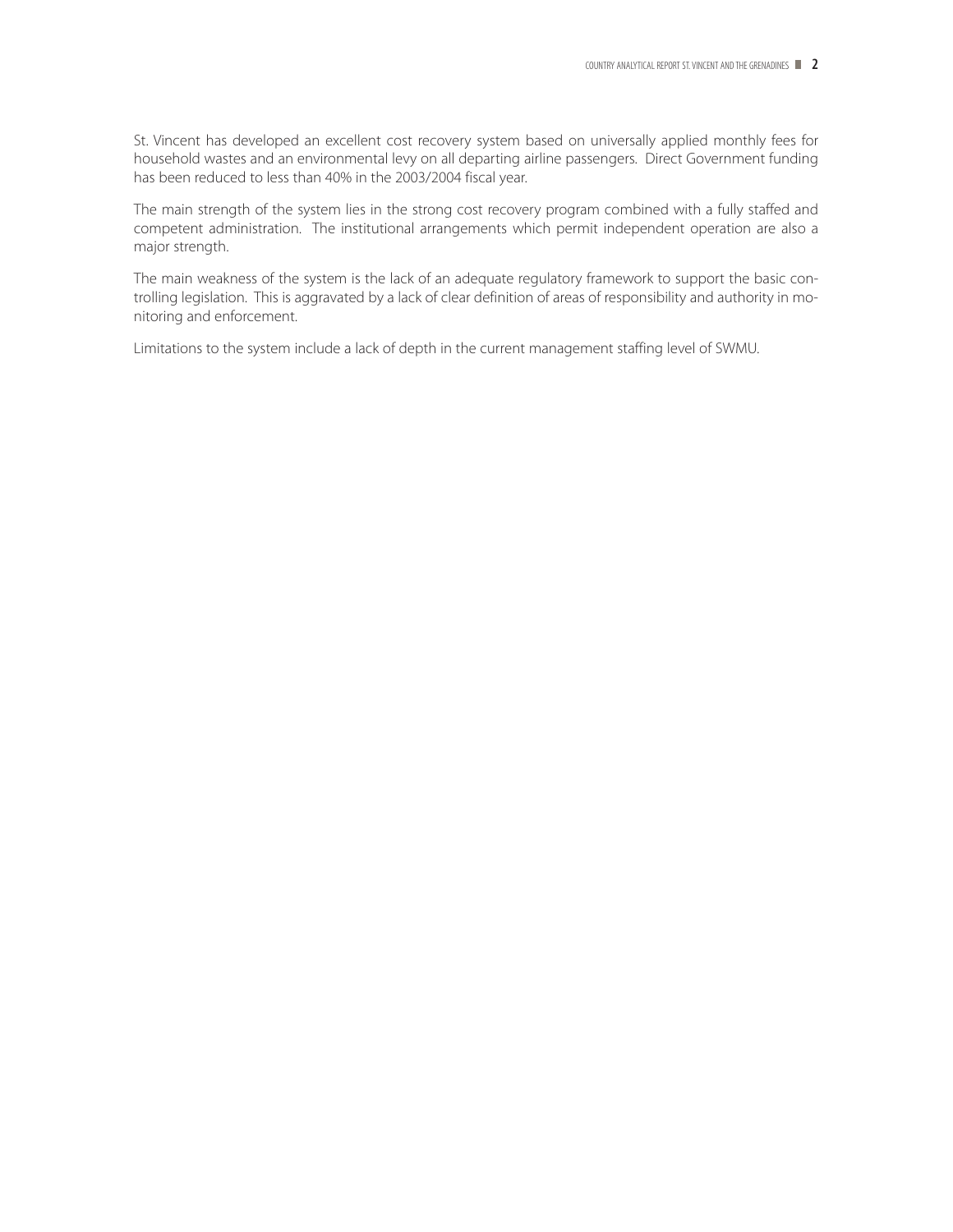# **2. INTRODUCTION**

The process of collecting and developing the data required for the production of Evaluation 2002 for St. Vincent and the Grenadines was carried out by a PAHO representative in conjunction with the General Manager of the Solid Waste Management Unit of St. Vincent and the Grenadines. Assistance was also given by the Operations Manager, and the Collection Superintendent of SWMU as well as the Financial Officer of CWSA. Additional information was obtained from the Chief Environmental Health Officer of the Public Health Department.

St. Vincent and the Grenadines form an independent country within the British Commonwealth. The survey covers the main islands of St. Vincent and the northern Grenadines, including the larger islands of Bequia, Canouan and Union Island. St. Vincent and the Grenadines is a full member of the Organization of Eastern Caribbean States (OECS). The Central Government is located in Kingstown, St. Vincent.

The overall management of solid waste is controlled by the Solid Waste Management Unit (SWMU) which is, for administrative purposes, located within the Central Water and Sewerage Authority. The Central Water and Sewerage Authority and the Solid Waste Management Unit form a semi-autonomous entity under the Central Government. This administrative arrangement was developed in response to the requirements of

Component 3 of the World Bank/Caribbean Development Bank Ship-Generated Waste Management and Solid Waste Management Projects.

The overall Solid Waste Management picture in the OECS countries changed radically after the beginning of the WB/CDB waste management initiatives. The St. Vincent and the Grenadines portion of the project included new landfill sites in St. Vincent (the new Diamond site which is in operation and the Wallilabou (Belleisle) site which is currently nearing completion) and improvements to existing sites such as Arnos Vale. Improved collection operations and reception facilities were implemented in both St. Vincent and the Grenadines. Fully staffed local offices have been established in Bequia and Canouan and one is planned for Union Island.

New landfills and/or incinerator/landfills are planned for all major islands in the Grenadines. While these developments originally were considered for the WB/CDB project, the timing was such as to postpone their development beyond the end of the funding period for the initial series of projects. The new disposal facilities are currently in the late stages of tender development.

St. Vincent led all OECS countries in the development of legislation on solid waste management with the passage of the Solid Waste Management Act in 2000. In addition, St. Vincent was the first country to prepare a draft Integrated Solid Waste Management Strategy. This document is currently before the Legislature for passage. Regulations under the Solid Waste Management Act are currently under public review preparatory to submitting them for legislative approval.

The St. Vincent share of the WB/CDB loans totaled US\$7.78 million with funds to be provided by CDB and the European Union (EU). Because of the timing of the work in the Grenadines, the majority of the funds that were spent under the WB/CDB projects were spent in St. Vincent.

Repayment of the WB/CDB loans has been by the Central Government to date, but the loan repayments have not been included directly in the CWSA/SWMU budget structure. This effectively reduces the overall solid waste management costs to a temporarily unrealistic low level.

The solid waste management system in St. Vincent and the Grenadines is extremely highly rated in the Implementation Completion Report (ICR) issued by the World Bank in November 2003. The report makes specific reference to greatly improved collection services both on the main island and the smaller islands as well as a much improved percentage of collected materials which reach the final disposal sites. In addition, St. Vincent has developed a highly successful system of cost recovery that has sharply reduced the need for direct Government funding.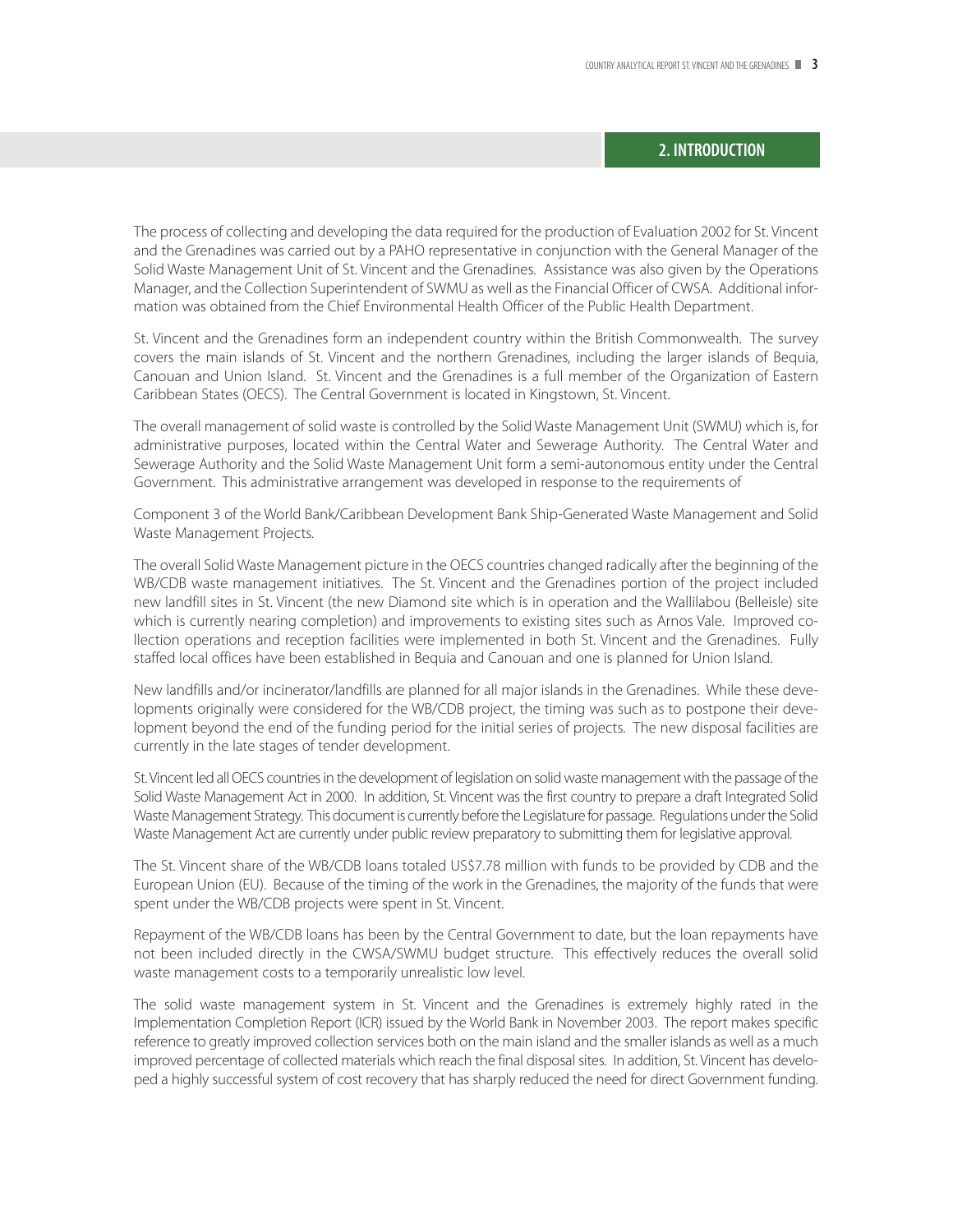# **3. BACKGROUND**

# **Physical Characteristics**

The main island of St. Vincent has an area of approximately 134 sq. mi. (344 sq. km.) and comprises more than 88% of the total land area of the country. The other larger islands in the northern Grenadines are Bequia, Canouan and Union Island. All are small compared to St. Vincent. The general terrain of the islands is mountainous with some relatively small low lying flat areas along the coasts. 10.3% of the land is classed as arable and 17.9% of the land is in permanent crops. The main crop is bananas which form 39% of total exports.

The western or leeward portion of St. Vincent tends to be rougher with considerably less flat land. The eastern or windward side f the island tends to have more gently sloping land with a greater amount of the land suitable for agriculture and grazing.

The road system is essentially limited to the costal areas in the eastern, southern and western portions of St. Vincent. There is virtually no road access to the northern portion of the island. The central mountainous portion is generally uninhabited and inaccessible by road. The areas with limited access have a negative effect on collection coverage.

The extremely winding nature of the roads, particularly on the western side of the island, makes access difficult for even moderately long wheel base trucks. The problem is aggravated by the generally poor surface of the roads, particularly on the eastern side of the island. The vehicles purchased under the WB/CDB program were not particularly well suited to the conditions on St. Vincent.

The climate is tropical with the islands lying close to the normal southern limit of the hurricane belt. Hurricanes, while not totally unknown, are certainly less frequent than in the islands to the north of St. Vincent. The rainy season in St. Vincent extends from May to November.

#### **Socio-Economic**

The population of St. Vincent and the Grenadines is estimated as 116,812 for 2003. Of these, approximately 92% reside on St. Vincent with the balance in the Grenadines. For the purposes of this report, these population figures place St. Vincent in the high medium range and the Grenadines in the low small range. No valid differentiation is possible between urban and rural populations so far as the report is concerned.

The population of the main island of St. Vincent is concentrated in the general area of the capitol, Kingstown. 50% of the total population lives within three miles of the center of the city.

The rate of population growth between 1991 and 1993 was relatively low at 0.53%. This reflects normal birth and death rates of 17.16 and 6.08 per thousand but a high emigration rate of 7.66 per thousand. The high emigration rate is a probable result of the poor general economic conditions.

The Grenadines form one of the most desirable and spectacular cruising grounds in the Caribbean. This is reflected in the extremely high equivalent population (41.6% of the permanent population) imposed by visitors - generally visiting yachtsmen. Since these visitors are essentially long term tourists, they have a serious effect on solid waste quantities generated in the Grenadines.

At the same time, tourism in St. Vincent itself is of little importance as far as the generation levels of solid waste are concerned. The equivalent population increase is only 1.23%, a figure low enough to be insignificant when compared to the total population.

There is a small offshore banking industry in St. Vincent. This industry has recently come under scrutiny for its secretive practices.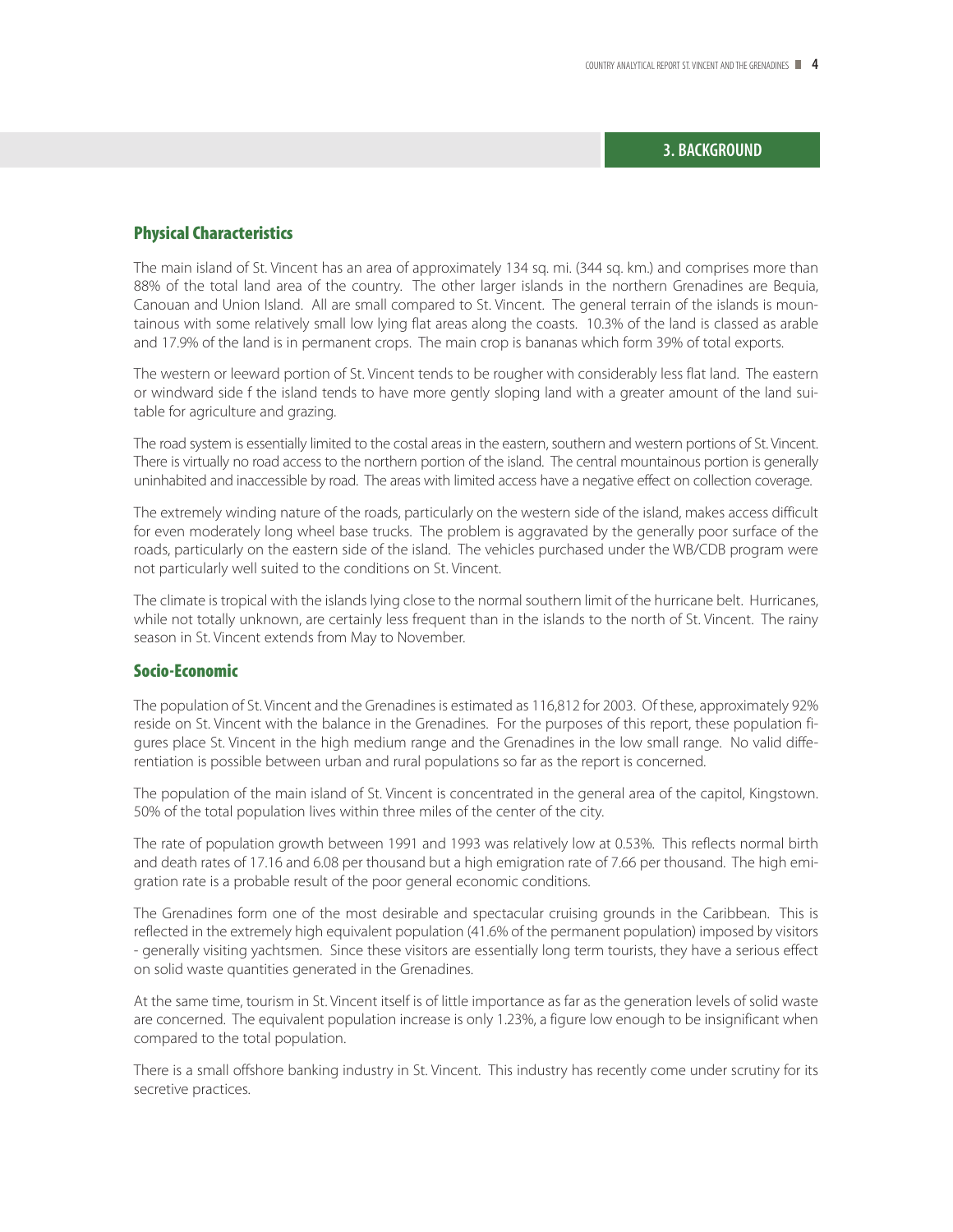# **Health**

Health care appears to be generally good in St. Vincent and the Grenadines. There are three hospitals in St. Vincent and two in the Grenadines. The main hospital in St. Vincent is located in Kingstown. One of the other two hospitals is very small and may actually be only marginally functional. The two hospitals in the Grenadines are located on Bequia and Canouan. There are nine health districts and 39 local health clinics.

Life expectancy at birth is 71.3 years for males and 74.9 years for females. Average life expectancy for the population is 73.1 years. These figures are relatively high for the Caribbean.

# **Human Development Indicators**

The average per capita Gross Domestic Product (GDP) is the lowest of any of the OECS countries at \$2,900(US). Poverty levels by household total 31% and 84% of those households are considered to be below the indigence line. Both of these figures are the highest in the OECS countries, probably reflecting the extremely low per capita income.

The GINI coefficient of 0.448 ranks fifth among the OECS countries. In comparison with wealthier countries there is still indication of a substantial maldistribution of wealth.

The illiteracy rate for the population is estimated at 4% with little difference between males and females. This estimate dates from 1970. At that time, the rate was fairly average for the Caribbean. No more recent data are available. While access to schools may be difficult in some cases, the predominance of English as the basic language tends to favour low illiteracy rates.

The educational system follows the British model. Education is provided free for the first ten years by the Government. Attendance at the two senior years of secondary school is based on CXC examination. Post secondary education is partially Government financed if it is taken at the University of the West Indies. Study at other post secondary institutions require self financing or scholarships. Advanced studies require self financing or scholarship. Commonwealth scholarships are available from either Great Britain or Canada. These scholarships require a commitment to return to the home country for a fixed period after graduation.

# **Evolution of the Solid Waste Management System**

The WB/CDB Solid Waste Projects have resulted in substantial changes in the solid waste management systems for St. Vincent and the Grenadines. The World Bank Implementation Completion Report consistently rates St. Vincent's performance as "Highly Satisfactory". St. Vincent is unique among the OECS countries in achieving this rating across the board in those areas rated by the ICR.

The development of the SWMU under the CWSA as a controlling body for solid waste is a direct result of the WB/CDB initiatives on solid waste. These initiatives have led to the development of legislation and a draft integrated strategy for the management of both solid waste and ship generated waste. Regulations to implement the legislation are currently under public review preparatory to submitting them for legislative approval. St. Vincent and the Grenadines was the leader among the OECS countries in the area of progress in the development of legislation and regulation in the solid waste area.

Collection generally has improved markedly and the development of new landfills on both St. Vincent has ensured that at least 85% of the total waste generated now reaches an appropriate landfill. The SWMU is responsible for collection on St. Vincent itself while private contractors are responsible for collection and transport in the Grenadines.

The system is not, however, perfect. The difficult terrain on St. Vincent and the isolation of some of the population has led to the continued existence of some illegal dump sites. SWMU is currently attempting to eliminate these sites. The absence of the required regulatory framework is hindering these efforts.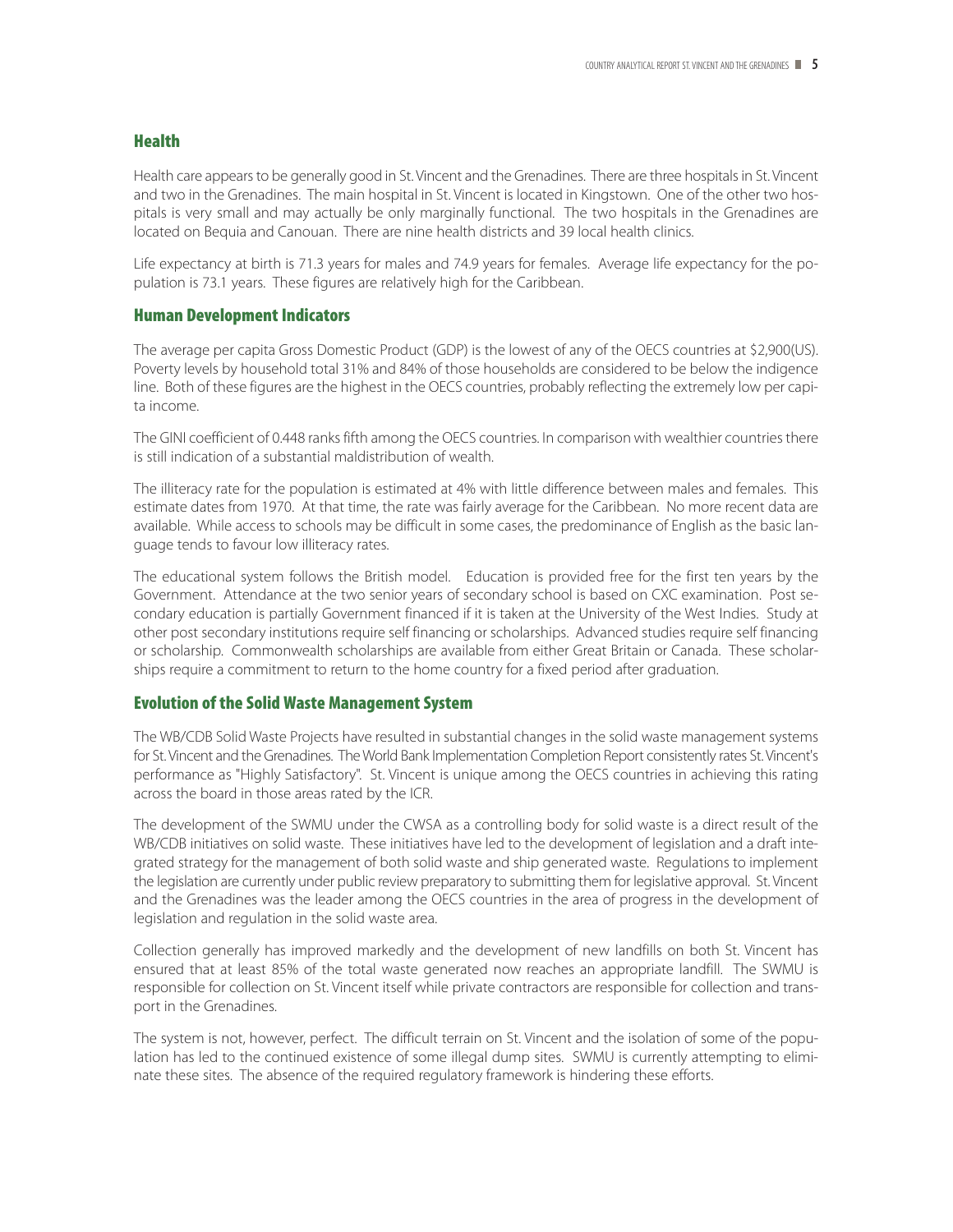The collection of ICI wastes on St. Vincent is carried out by private contractors who are paid directly by the generators. No tipping fees are charged these contractors when the waste is delivered to the landfill sites.

St. Vincent has been successful in instituting a cost recovery system for solid waste management. This fee structure of EC\$5.00 (US\$1 = EC\$2.67) is applied on a per household basis in

St.Vincent. The fee is levied with monthly water bills. The fees so collected (EC\$1.5 million) have yielded 21% of SWMU operating income since 2002. The yield from an environmental levy of EC\$4.00 per head on tourists leaving by air has been equal to 34% of operating income over the same period. Government subventions have covered 44% of operating cost since 2002. With the exception of Nevis and Grenada, St. Vincent is the only member of the OECS to successfully institute a direct fee structure that pays a substantial portion of the cost of solid waste management.

A similar fee structure of EC\$5.00 per household per month is under consideration for the Grenadines. This fee would be collected with the monthly electricity bill.

# **Level of Investment**

The total investment in the WB/CDB projects amounted to US\$9.01 million. Of this, St. Vincent supplied US\$1.23 million in the form of land, taxes and duty with the balance from CDB and the European Union (EU). As is common in the OECS countries, this represents virtually all the investment over the last five years.

Some investment continues for the completion of the Willilabou (Belleisle) landfill site on St. Vincent.

Future investment will probably be required for the proposed development of the landfills currently planned for the Grenadines. Financing for these projects is not as yet clear.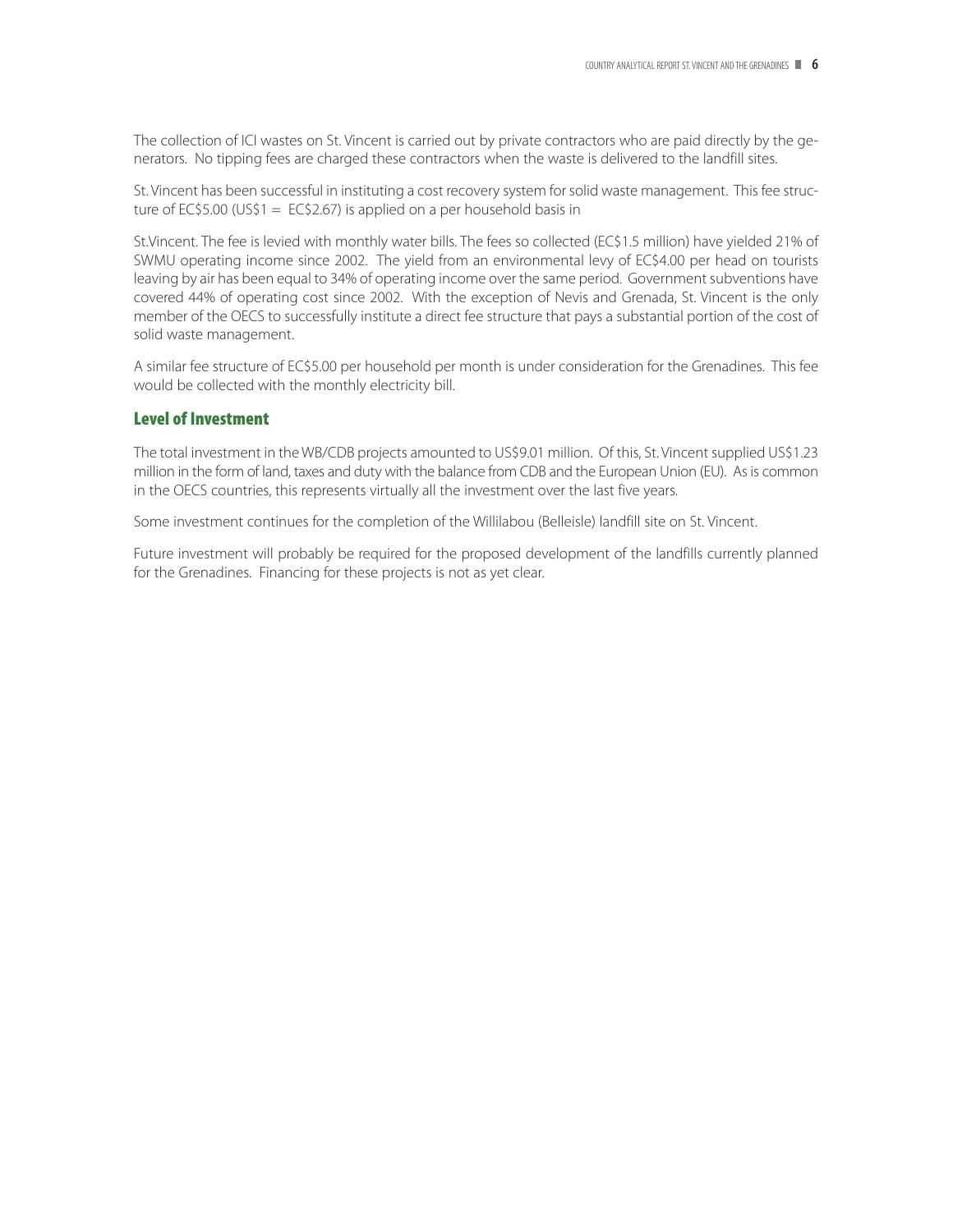# **4. FUNCTIONAL OPERATIONAL STRUCTURE**

# **Institutional Structure**

The solid waste management structure in St. Vincent and the Grenadines is the result of progressive development since the beginning of the WB/CDB projects. At present it represents a system that has developed essentially as a legislative model for the other OECS countries. If, within the financial constraints that accompany the low level of GDP, the system can come to terms with the relatively high level of pollution from the cruising yachts, then the system should be a fully stable one that will require little change in the near future.

The high level of maritime pollution is a direct result of the very heavy cruising load in the Grenadines area.

In addition, the specific demands of this type of visitor to the Grenadines lead to the generation of a type of solid waste that is difficult to handle and dispose of. This is an unfortunate side effect of what is an important source of foreign income for the country.

The system appears to be fully functional and, by providing adequate collection and disposal service in the Grenadine area, has apparently solved what might have been a major problem, even if on a relatively small scale. Regardless of the scale, the problem is potentially extremely serious in an area that is highly environmentally sensitive.

The management aspects have been strengthened by the opening of local, fully staffed offices in Bequia and Canouan. A third office is planned for Union Island. This, combined with the contracting out of collection services in this area, has produced a highly workable system.

The institution of a universally applied fee structure in St. Vincent combined with an effective environmental levy has reduced the need for Government financing in the form of subventions. Given the experience of other OECS countries with shortfalls in Government financing, this is unquestionably a significant financial advantage. A universally applied fee system that is applied to water bills, as this one is, does not have the often feared result of illegal dumping of waste by the public. If fees must be paid regardless of where the waste is disposed of, there is little profit in illegal dumping.

Illegal dumping does, however, continue to exist as a problem. In some cases, this is the result of poor access for collection but in other cases, it appears to be the result of poor attitude on a part of the public. The continued absence of a regulatory framework makes control of illegal dumping more difficult. This represents a limitation on the ability of SWMU to fully control solid waste management

# **Policies, Legal and Regulatory Framework**

St. Vincent and the Grenadines has passed or is considering the passage of the following legislation:

- 1. Solid Waste Management Act (2000)
- 2. Ship-Generated Waste Management Act (2002)
- 3. Integrated Solid Waste Management Strategy (Under consideration)

In addition SWMU/CWSA is in the process of developing the regulatory framework that is required to back up the Solid Waste Management Act. These regulations are currently under review after an initial public review.

This legislative framework and the regulatory framework which will eventually result from it, combined with the universal fee structure and environmental levy, should provide a sound basis for future solid waste management operations.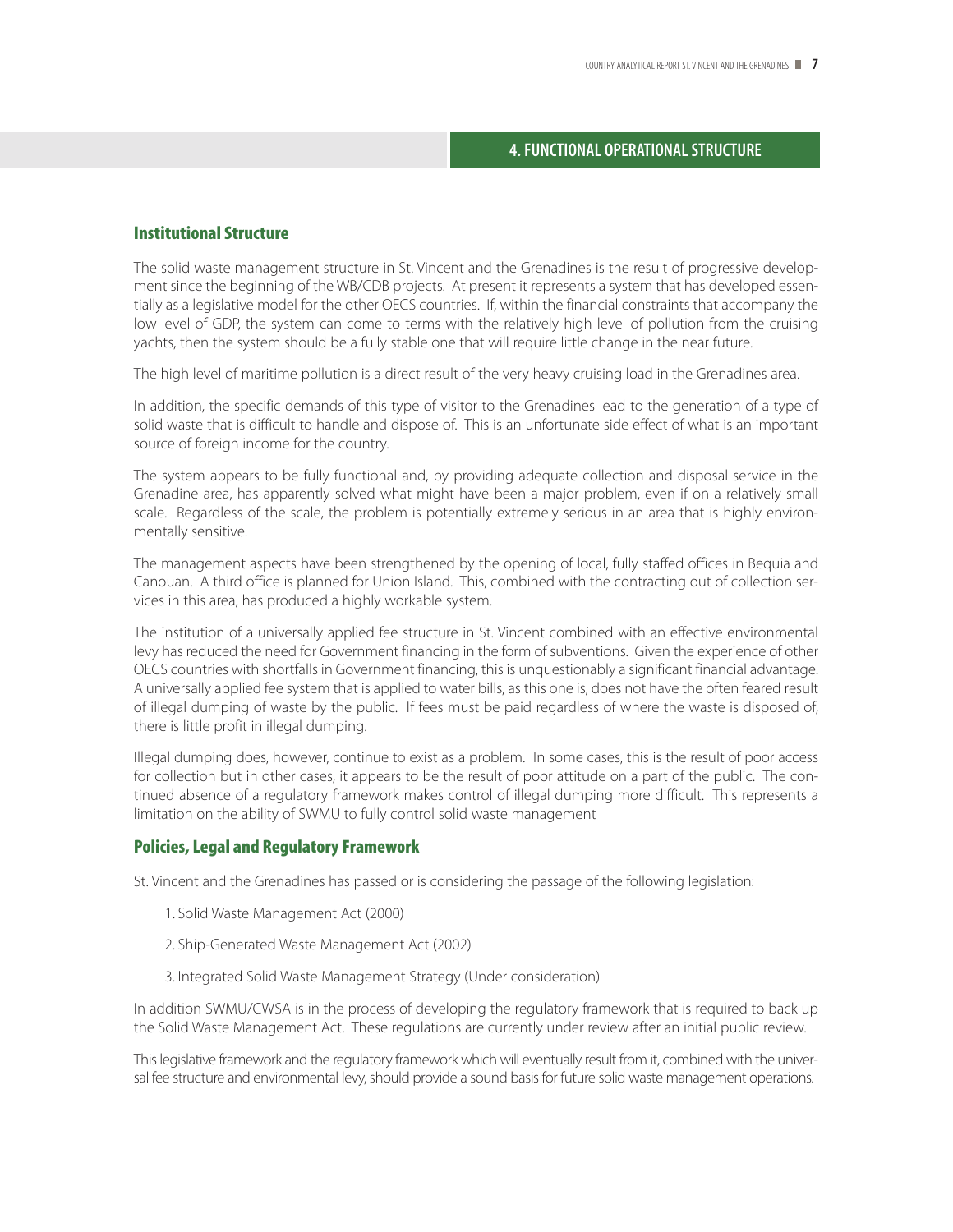Monitoring of the solid waste disposal system is currently the responsibility of the Public Health Department. There is, however, some confusion as to the level of their responsibility and authority in this area. This legislative area should be clarified. There may be some incentive for a full transfer of responsibility in this area to CWSA/SWMU.

# **Centralization of Service**

Solid waste management services are centralized under the Central Government. With the exception of street sweeping and drain cleaning, carried out by the Public Health Department, all functions are under the SWMU.

# **Street Sweeping**

Street sweeping and drain cleaning are both carried out by the Public Health Department. A total of 129 persons are employed to provide these services. Coverage is estimated as 50% on an island wide basis. As in other OECS countries this is apparently a carry over from the previous solid waste management setup under the Public Health Department.

Local street sweeping in the villages is under the control of the local town councils. This secondary division of responsibility makes full evaluation of coverage and the number of personnel employed impossible.

# **Planning**

Planning is the responsibility of the SWMU. At the moment the main planning efforts appear to be centered around the development of a viable fee structure for the Grenadines and the possible transfer of sweeping and cleaning operations from the Public Health Department. Some consideration is also being given to privatizing the collection system in St. Vincent.

The delayed development of the Grenadine landfills has resulted in a major project effort to set engineering standards and develop tender documents for those projects. The potential sites on all islands have been identified but must now be confirmed and design engineering started.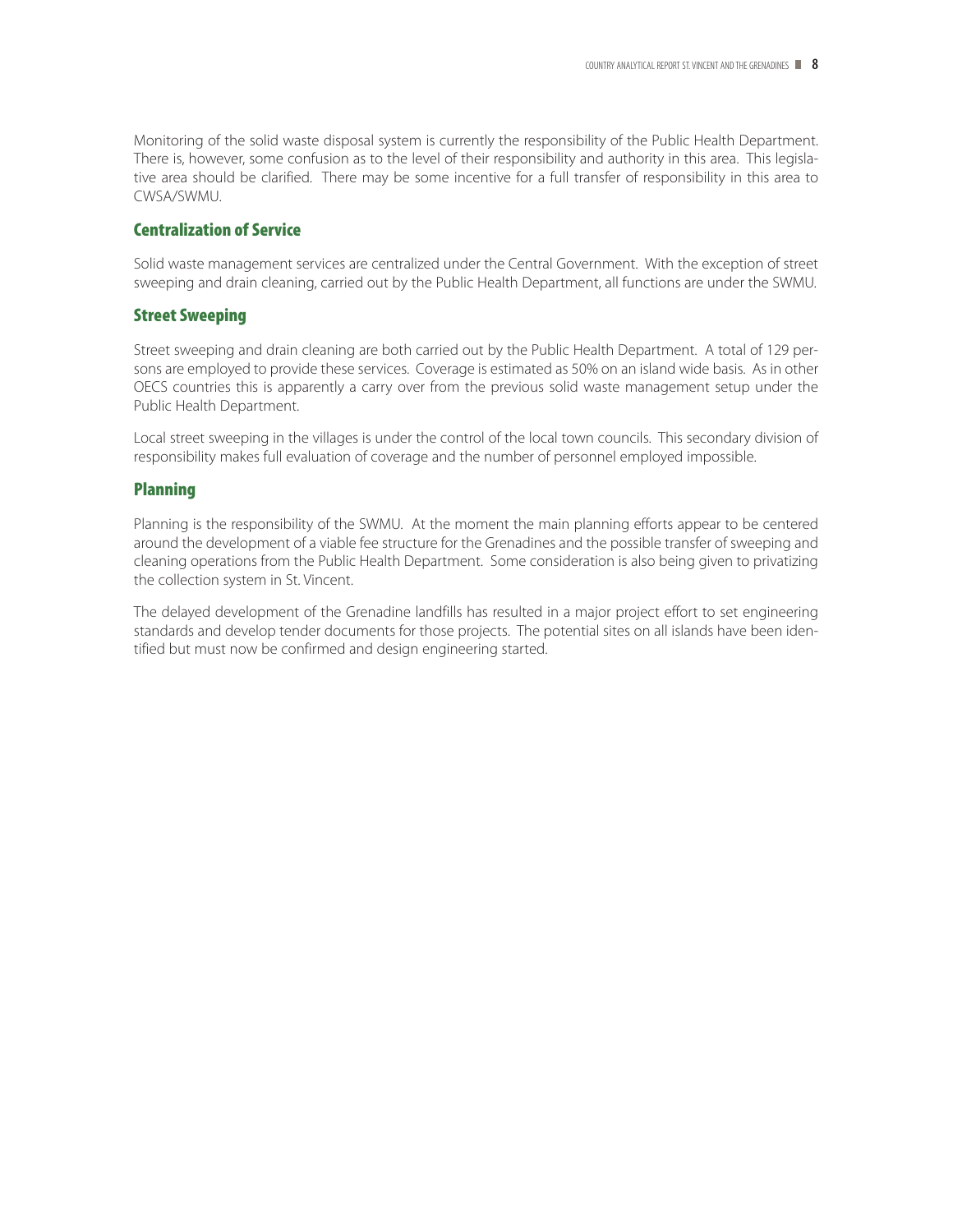# **5. DELIVERY OF SOLID WASTE MANAGEMENT SERVICES**

#### **Quality and Coverage of Services**

In St. Vincent, the coverage of collection services is limited to less than 100% by areas of poor road access. The Arnos Vale site has been partially closed and the remainder of the site has been greatly improved. The delay in the commissioning of the Diamond site, located on the south coast, led to a continuation in use of the Arnos Vale site. It will be finally closed and capped off when the two new sites are put into operation.

The Wallilabou (Belleisle) site is only now approaching completion. When it is complete and operational it will serve the west side of the island.

Despite these problems, the collection and disposal services in St. Vincent appear to function reasonably well.

The establishment of local control offices and the privatization of collection services in the Grenadines resulted in essentially complete collection and disposal services. The development of the new landfills will complete the process.

There is some open burning of green waste in both Bequia and Canouan. This should disappear as the composting currently practiced on St. Vincent proper is extended to the Grenadines.

# **Cost Analysis**

Full cost analysis is difficult in St. Vincent and the Grenadines. The calculated unit cost of US\$60.51 per ton is an average figure based on waste generation data developed for St. Vincent only. These per capita figures have been applied to the Grenadines ignoring the fact that per capita waste generation rates are likely to be much higher in a situation where there is a heavy tourist load on the system which is certainly the case in the Grenadines.

The calculated average cost of US\$60.51 per ton is well within the normal range for landfill disposal. The calculated cost includes street sweeping and drain cleaning but does not include the cost of loan repayment to WB/CDB.

# **Municipal Development**

Municipal development in St. Vincent does not appear to be a major factor in solid waste generation. Such waste as is generated is frequently used for the construction of roads at the landfill sites.

#### **Administration**

Administration of the solid waste management system is vested in the General Manager of SWMU. The staffing is complete to the limit of the current organization chart and staff members are both young and apparently highly competent. It appears, however, that there may be some lack of depth at current staffing levels.

Street sweeping and drain cleaning are currently controlled by the Public Health Department although there is some incentive to transfer this responsibility to SWMU.

Monitoring of the solid waste disposal system is the responsibility of the Public Health Department. The legislative authority for this function is not completely clear.

There is a moderate amount of friction between SWMU and Public Health. Most of this friction apparently results from a lack of legislative definition of the respective responsibilities of the two entities. The friction appears to be irritating to both sides without significantly affecting the level of service provided.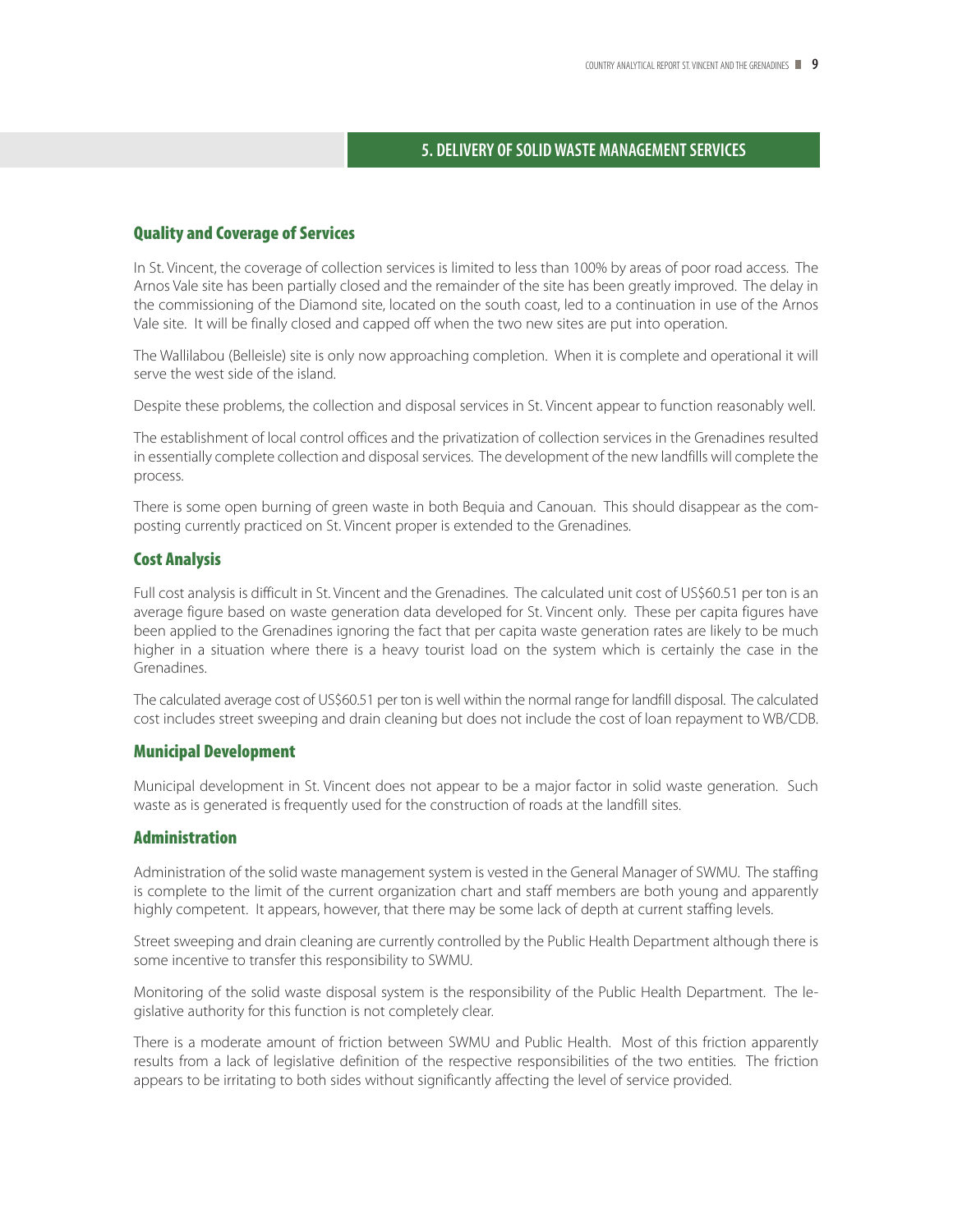# **Shared or Participatory Management**

There is no shared or participatory management in the St. Vincent system.

# **Small Business Involvement**

Aside from the private collection contractors, there is no private small business involvement in the solid waste management system.

#### **Micro Enterprises**

There are no micro enterprises involved in the solid waste management system in St. Vincent and the Grenadines.

Mustique, however, presents a truly exceptional case. This is a privately owned island is noted as the residence of numerous famous personages. The island has a privately owned and operated solid waste incinerator which is completely outside the SWMU system for the Grenadines.

# **Sectoral Projects**

The completion of the Diamond and Willilabou (Belleisle) landfill sites and the eventual closure of the Arnos Vale site are the remains of the WB/CDB projects. These should be complete in 2004.

The development of waste disposal facilities in the Grenadines was not completed under the WB/CDB project series. These projects are currently in the late tender development stages for consultant selection. The consultant will be required to select between landfill and incineration/landfill as a means of disposal. Subsequent to that decision on basic method, the disposal sites must be selected and definitive engineering completed.

The choice between the two options will probably be forced both by the availability of potential landfill space and the availability of funds to finance and operate the high cost incineration systems.

Completion of these projects is forecast for 2006. This appears to be a highly optimistic date.

# **Funding**

Funding for solid waste management in the 2004 budget is as follows:

- 1. Direct fee structure: 38.5%
- 2. Environmental Levy: 24.5%
- 3. Government Subvention: 36.8%
- 4. Other: 0.2%

The low level of Government subvention probably provides a substantial safety margin in case of an unexpected downturn in the national economy.

Even if plans to establish a universal fee structure for the Grenadines come to fruition, the yield from the fees would probably be only approximately 3% of the current SWMU annual budget. While this is a significant contribution, it is far from critical.

Of much greater potential significance is the possibility of an environmental levy on those visitors that are currently using the Grenadine waters as a cruising area. The total number of such visitors arriving in the Grenadines that probably use the area for yachting purposes were in excess of 150,000 for 2001. This group adds a heavy load of difficult waste to the Grenadines system. It is also an extremely "High End" group of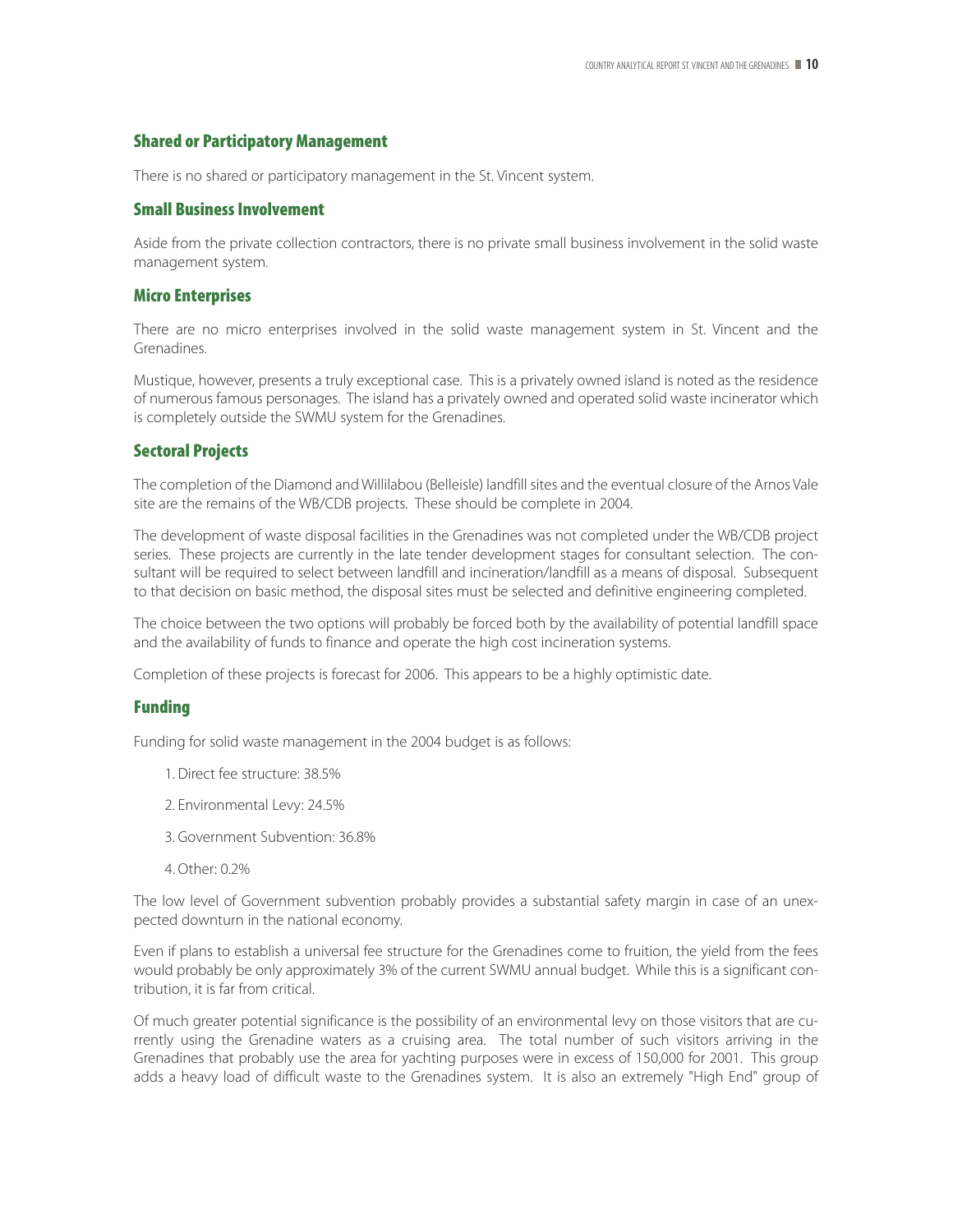tourists that is currently contributing little or nothing to the cost of management of the wastes that they generate. In fact, over 90% appear to be exempt from the environmental levy since they arrive by water and not by air.

If an environmental head tax of EC\$10 were levied against these visitors, and if the proceeds were used to fund solid waste disposal, Government subventions (which currently total approximately EC\$1.6MM) could be reduced to virtually zero. The levy, equal to US\$3.75 per person, would probably be immaterial as far as the actual number of visitors was concerned. Yachtsmen who wish to sail in the Grenadines will do so regardless of a levy of that magnitude.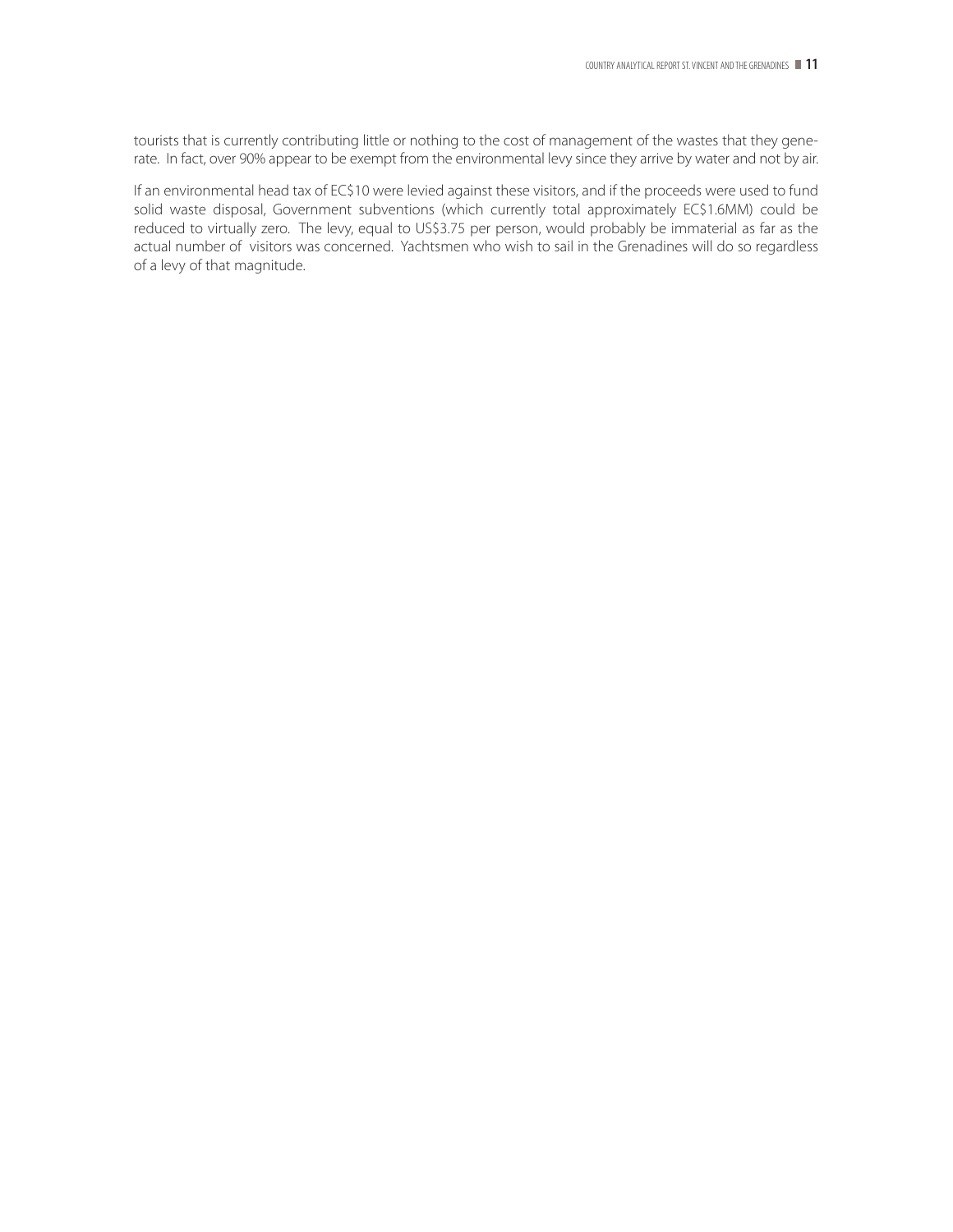# **6. STRENGTHS AND WEAKNESSES OF THE SYSTEM**

#### **Strengths**

The strengths of the system lie in the institutional arrangements which permit a good degree of freedom of action in solid waste management combined with a cost recovery system that augments this freedom of action. These basic areas of strength have permitted SWMU to improve their public image and acceptance by demonstration of improved landfill operation and high profile waste minimization programs typified by the composting of green waste.

# **Weaknesses**

Weaknesses of the system include a lack of depth in trained personnel at the secondary management level. While the current staff is fully competent, there is a need for one or possibly two extra personnel below the Operations Manager both to reduce the work load on that position and to provide additional depth.

Collection vehicles currently exhibit lower that desired serviceability levels and high maintenance requirements. A part of this problem lies in a design which is not well suited to local conditions. An additional portion is apparently the result of inadequate monitoring and maintenance programs as applied to the vehicles.

There is some consideration being given to the privatization of waste collection in St. Vincent.

The lack of clear definition of responsibility in the monitoring and enforcement areas is a severe weakness since it leads to some degree of dispute and, more importantly, to added effort in areas where responsibilities may overlap due to poor definition.

# **Limiting Factors**

To some degree there is a lack of financial resources needed to improve maintenance standards. At least one administrative position should be added in this area, but this would require additional funding.

Since there is a finite amount of time available, any transfer of monitoring functions to SWMU represents a limitation on the time available to carry out currently mandated SWMU functions.

Both of the above limitations could be eliminated provided that there is sufficient political will to do so.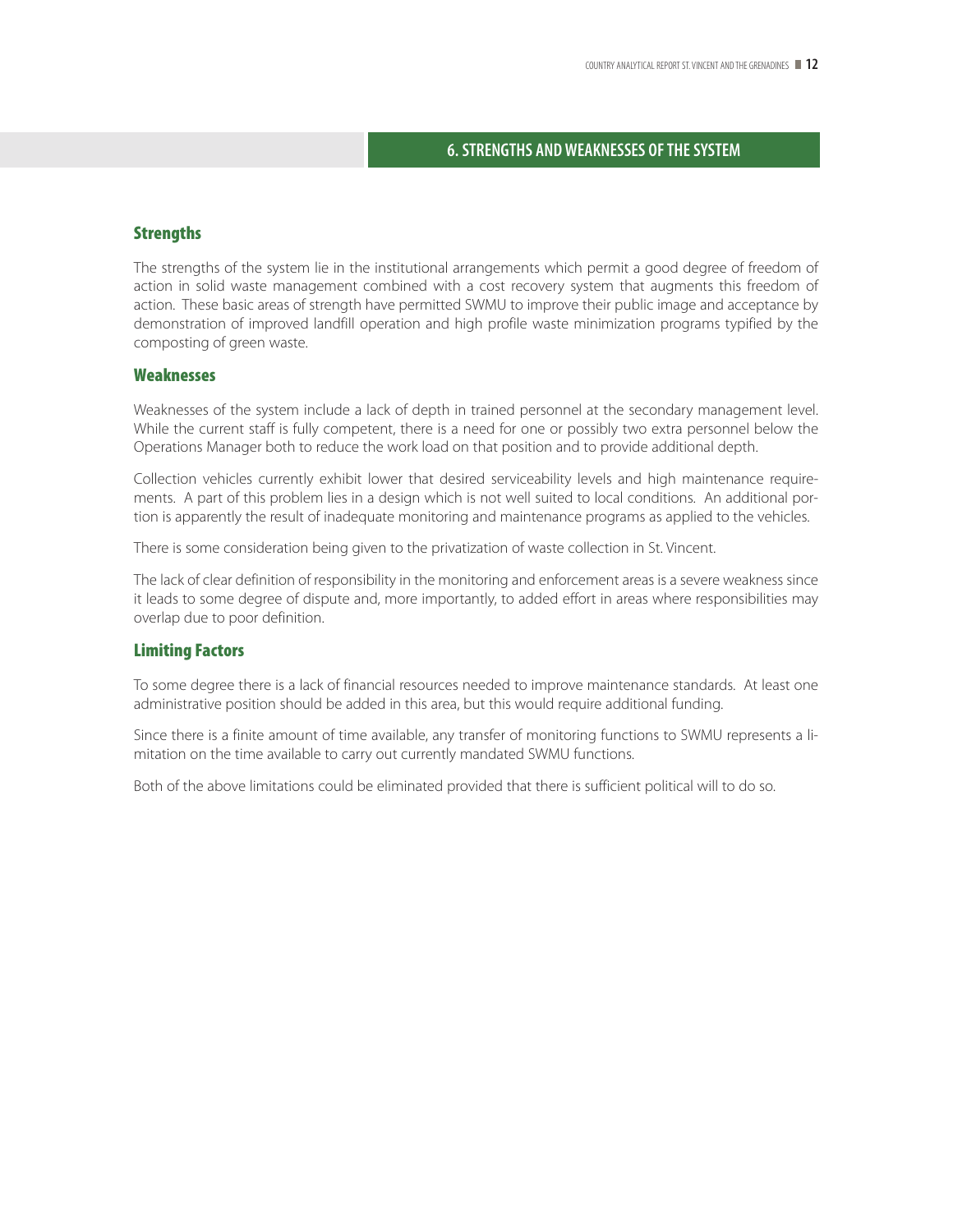# **7. HEALTH, ENVIRONMENT, AND SOCIAL DEVELOPMENT**

# **Health and Environment**

There is no evidence that there are any diseases directly linked to the solid waste disposal system in St. Vincent. Since tires are not accepted for disposal at the Arnos Vale site currently in use, even that is eliminated as a potential breeding site for mosquitoes that act as a vector for the disease.

Note that the absence of tires at the landfill site does not eliminate the problem, it simply transfers it from SWMU responsibility. Spent tires remain a serious problem wherever they are disposed of.

Epidemiological Studies

There are no epidemiological studies associated with the operations controlled by SWMU. No such studies are planned since there is no obvious disease linkage.

# **Occupational Health**

There are no occupational health problems linked to the operations associated with solid waste disposal in St. Vincent and the Grenadines.

Economic Value

The economic value of proper solid waste management practices is always felt in the impact on the local tourist industry. In this case, the impact is minimal in St. Vincent proper. This is not the case for the Grenadines with an extremely heavy visitor load and a highly sensitive environmental situation.

As noted, it is suggested that a more aggressive approach in fee collection from visitors might be appropriate.

#### **Equity of Service**

Service is provided to all sections of the population other than those areas of St. Vincent that are not accessible by road. Service delivery in the Grenadines appears to be fully equitable.

The question of equity of payment for service received appears to favour the Grenadines heavily. In this case, the level of collection service received is the highest in the country (other than in Kingstown itself) and the level of payment is essentially zero.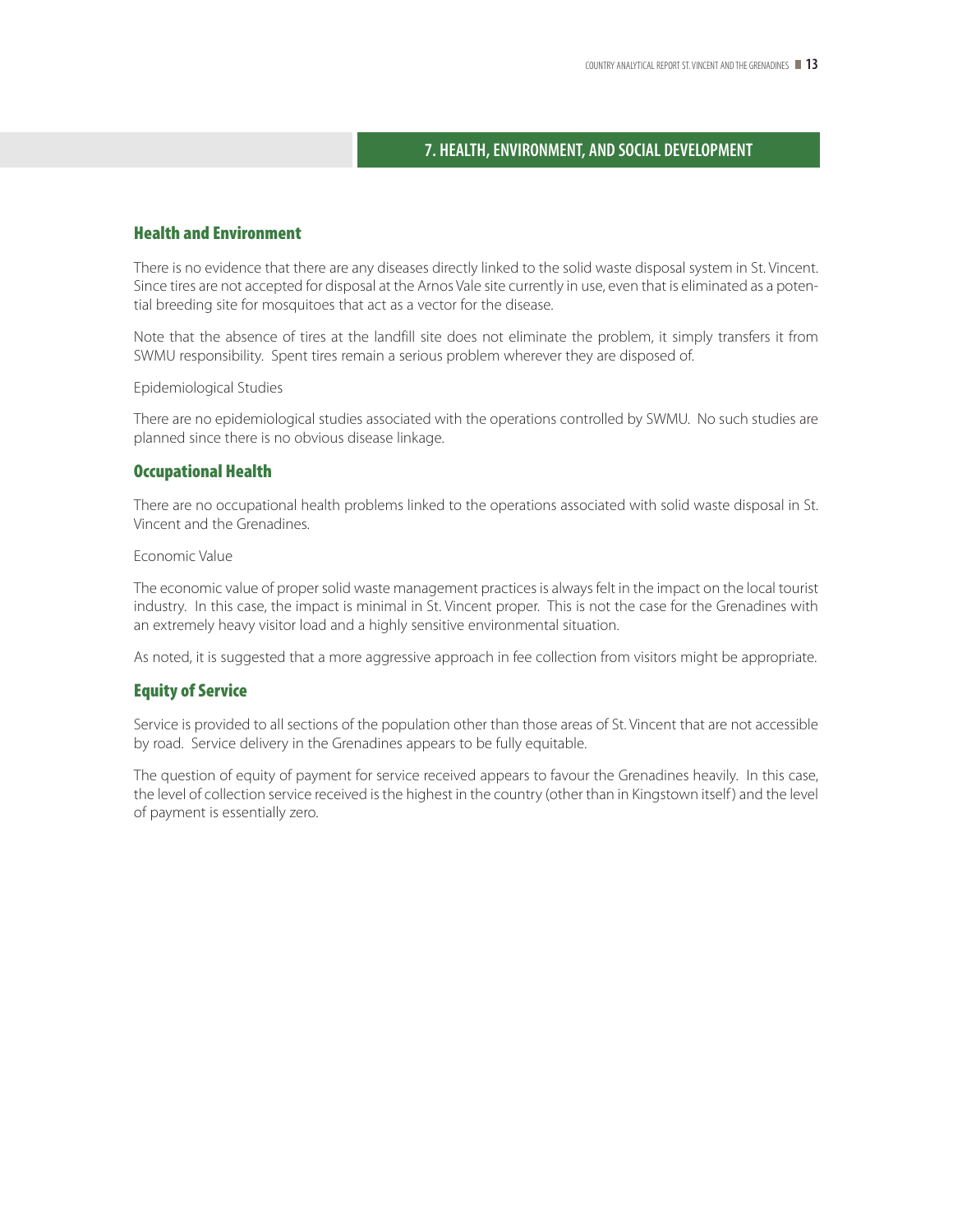# **8. PARTICIPATORY MANAGEMENT**

#### **Community Participation**

Community participation is moderate but somewhat irregular.

# **Non-government Organizations (NGO's)**

No Non-Government Organizations are currently involved in the solid waste management system.

# **Hygiene and Occupational Safety Programs**

There are no current programs in these areas that are associated with solid waste management.

#### **Scavenging of Waste**

There is no official scavenging of waste at the landfill sites.

# **Recycling**

A composting facility is operated by SWMU at the Diamond landfill. This operation is intended to treat "green" or vegetative waste to reduce the amount of waste reaching the landfill for disposal. The waste is shredded before treatment to reduce bulk and to eliminate air. Approximately 10% of the total waste stream is treated in this manner.

SWMU expects to extend the composting of green waste to the Grenadines to replace the open burning of these wastes.

SWMU is also promoting composting at the household level to further reduce the amount of organic material reaching the landfill site. This project is in its early stages and the overall effect is not as yet clear.

Two local bottling companies (local beer and soft drinks) operate a deposit/return system for bottles. The low level of glass (+/- 8%) in the waste stream indicates a

70-80% recovery rate on bottles for which a deposit has been paid. The deposit is EC\$0.25 per bottle. Imported beers are not covered and this glass uniformly reaches the landfill.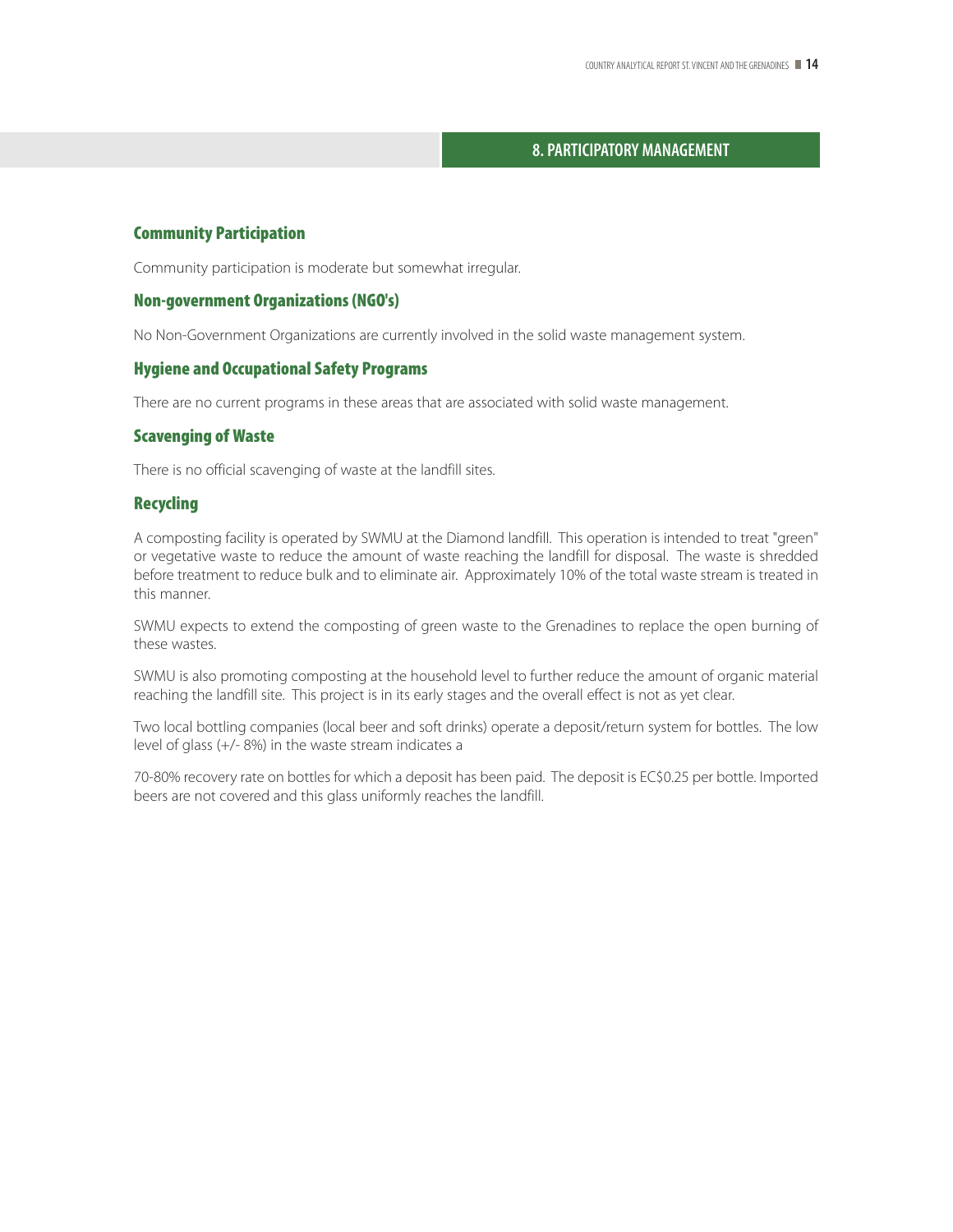# **9. FUTURE PROSPECTIVES**

#### **Investment and Reorganization**

The delayed completion of the Wallilabou (Belleisle)site makes it certain that there will be some continuing investment in 2004. This will probably be relatively small compared to the amount invested since the inception of the WB/CDB projects.

The development of the landfill sites and the incinerator/landfills in the Grenadines will require substantial investment. Whether this work will be covered as an extension of the WB/CDB projects or whether new funding will be required is not clear. It is, however, certain that substantial investment will be required over the next two to five years.

Reorganization of the solid waste management system, if it occurs at all, will probably be limited to a rationalization of the responsibility for street sweeping and drain cleaning.

Considerable consideration is being given to the privatization of the collection services. Much of this consideration is based on the poor maintenance history of the current collection vehicles.

# **Reform and Modernization**

Neither is required. The system functions adequately.

#### **Alternative Management Systems**

None are required.

#### **Regulation**

The regulatory structure intended to make enforcement of the Acts is currently being reviewed with a view towards legislative action by the end of 2004. The absence of this regulatory framework has made the elimination of illegal dumping more difficult.

#### **Financial Requirements**

Financial requirements are apparently being met adequately by the existing system. The implementation of a universal fee system in the Grenadines would produce a marginal increase in revenue. The major possible source of potential revenue is, however, the possible environmental levy on cruising in the Grenadines.

While SWMU is currently adequately staffed, there is some need for additional personnel to provide additional management depth and to reduce the multi function workload at the Operations Manager level. If extra staff is indeed added, extra funding will be required.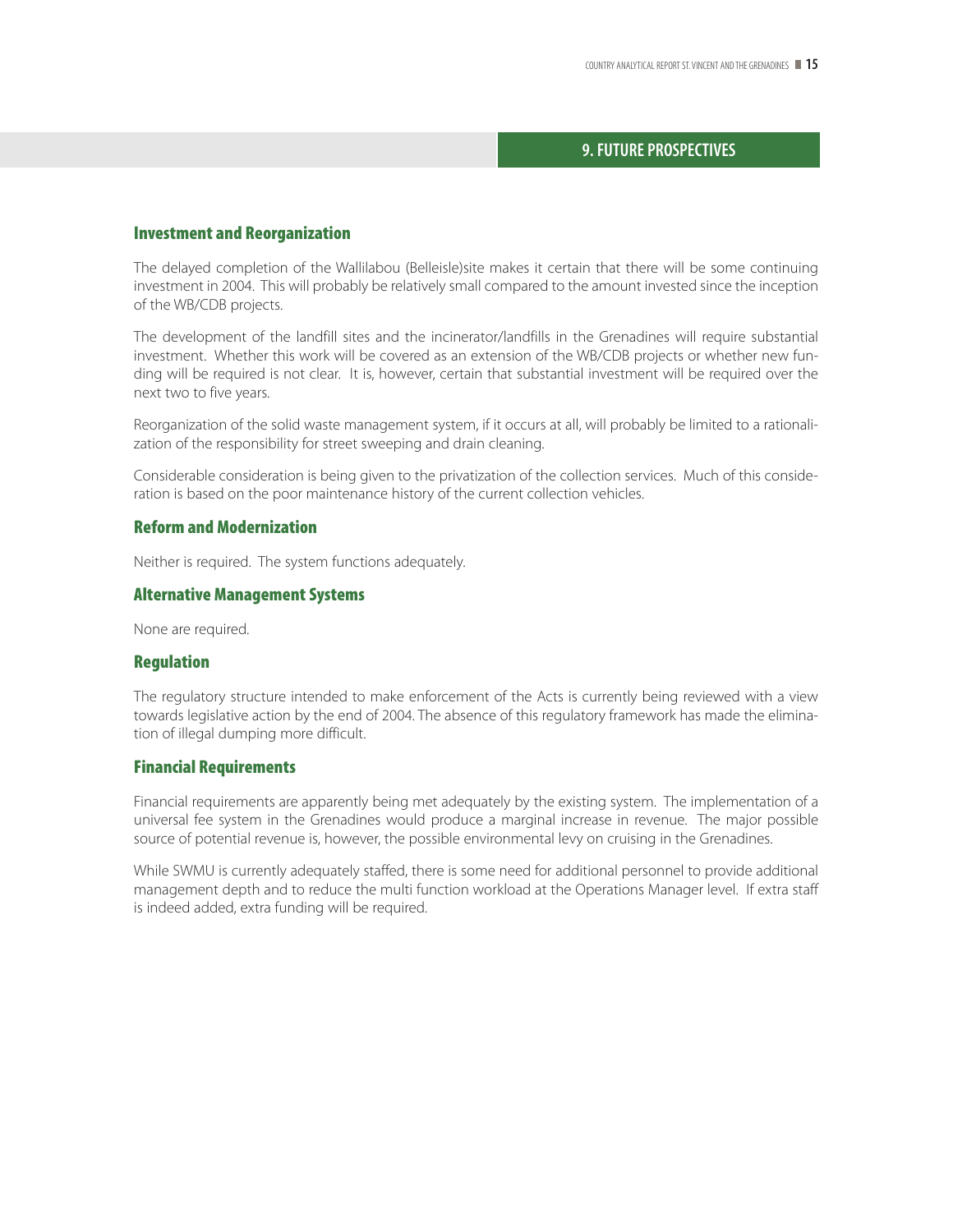# **10. BIBLIOGRAPHY**

- 1. Digest of Statistics \: 2001 (2002)
- 2. World Bank Implementation Report (2003)
- 3. Preliminary Census Report (2001)
- 4. Solid Waste Management Unit Budget 2003/2004 (2003)
- 5. Management Chart CWSA/SWMU (2004)
- 6. Solid Waste Characterization Study (2002)
- 7. Personal Interviews SWMU (2004)
- 8. Personal Interview Public Health Department (2004)
- 9. Poverty Data OECS Countries (2003)
- 10. World Book St. Vincent and the Grenadines (2003)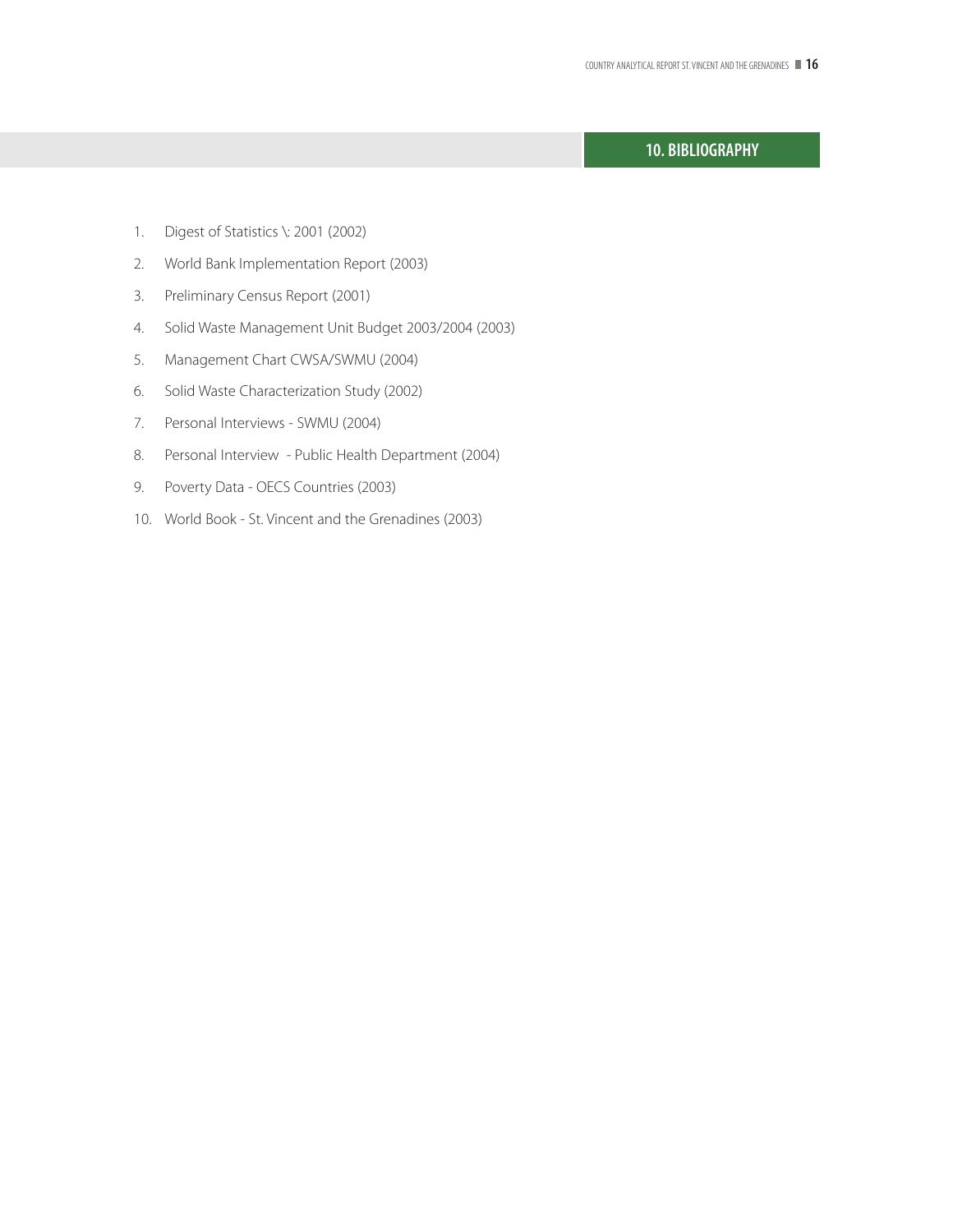# **11. ACRONYMS**

| <b>CDB</b>  | Caribbean Development Bank                            |
|-------------|-------------------------------------------------------|
| <b>CWSA</b> | Central Water and Sewerage Authority                  |
| EC          | Eastern Caribbean (currency)                          |
| EU          | European Union                                        |
| <b>GDP</b>  | <b>Gross Domestic Product</b>                         |
| <b>GETF</b> | Global Environmental Trust Fund                       |
| <b>GINI</b> | Coefficient measuring income distribution inequality  |
| <b>IBRD</b> | International Bank for Reconstruction and Development |
| ICI         | Industrial, Commercial and Industrial (waste)         |
| <b>IDA</b>  | International Development Association                 |
| <b>ICR</b>  | Implementation Completion Report                      |
| <b>NGO</b>  | Non-Government Organization                           |
| <b>OECS</b> | Organization of Eastern Caribbean States              |
| <b>PAHO</b> | Pan American Health Organization                      |
| <b>SWMU</b> | Solid Waste Management Unit                           |
| US          | United States (currency)                              |
| <b>WB</b>   | World Bank                                            |
|             |                                                       |